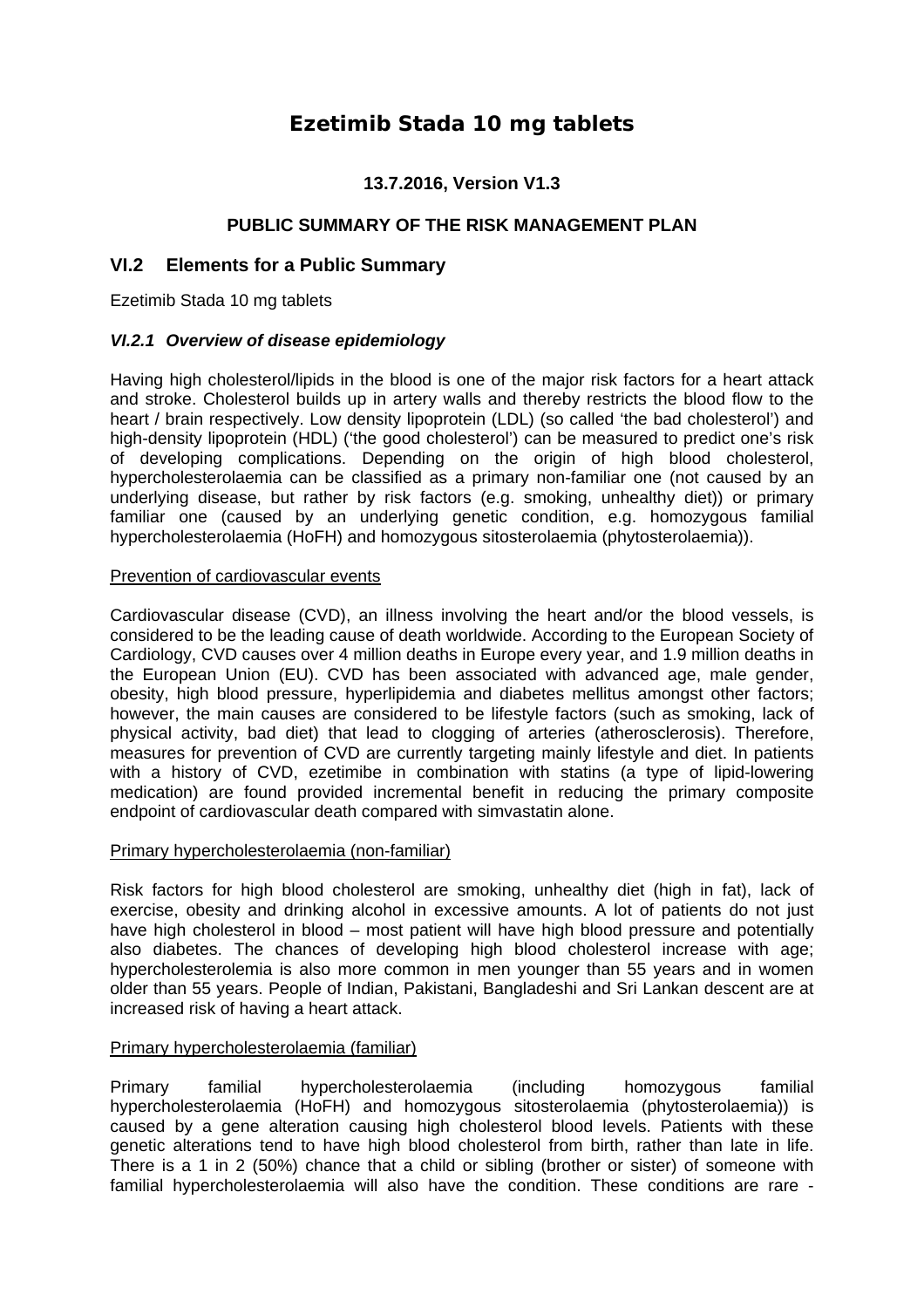prevalence of HoFH is estimated to be between 1 in 160,000 to 1 in 1,000,000 people,<sup>1</sup> whereas that of homozygous sitosterolaemia (phytosterolaemia) is estimated to be less than 1 in 1,000,000 people.

## *VI.2.2 Summary of treatment benefits*

Ezetimib Stada is a medicine to lower increased levels of cholesterol in your blood.

Cholesterol is one of several fatty substances found in the bloodstream. Your total cholesterol is made up mainly of LDL and HDL cholesterol.

LDL cholesterol is often called "bad" cholesterol because it can build up in the walls of your arteries forming plaque. Eventually this plaque build-up can lead to a narrowing of the arteries. This narrowing can slow or block blood flow to vital organs such as the heart and brain. This blocking of blood flow can result in a heart attack or stroke.

HDL cholesterol is often called "good" cholesterol because it helps keep the bad cholesterol from building up in the arteries and protects against heart disease.

Triglycerides are another form of fat in your blood that may increase your risk for heart disease.

Ezetimib Stada lowers levels of total cholesterol, "bad" cholesterol (LDL cholesterol), and fatty substances called triglycerides in the blood. In addition, Ezetimib Stada raises levels of "good" cholesterol (HDL cholesterol).

Ezetimibe, the active ingredient of Ezetimib Stada works by reducing the cholesterol absorbed in your digestive tract.

Ezetimib Stada adds to the cholesterol-lowering effect of statins, a group of medicines that reduce the cholesterol your body makes by itself.

It is used for patients who cannot control their cholesterol levels by cholesterol lowering diet alone. You should stay on your cholesterol lowering diet while taking this medicine.

Ezetimib Stada is used in addition to your cholesterol lowering diet if you have:

- a raised cholesterol level in your blood (primary hypercholesterolaemia [heterozygous familial and non-familial])
	- together with a statin, when your cholesterol level is not well controlled with a statin alone
	- alone, when statin treatment is not suitable or is not tolerated
- a hereditary illness (homozygous familial hypercholesterolaemia) that increases the cholesterol level in your blood. You will also be prescribed a statin and may also receive other treatments
- a hereditary illness (homozygous sitosterolaemia, also known as phytosterolaemia) that increases the levels of plant sterols in your blood

Ezetimib Stada does not help you lose weight.

<sup>&</sup>lt;sup>1</sup> Singh S, Bittner V. Familial hypercholesterolemia--epidemiology, diagnosis, and screening. Curr Atheroscler Rep. 2015;17(2):482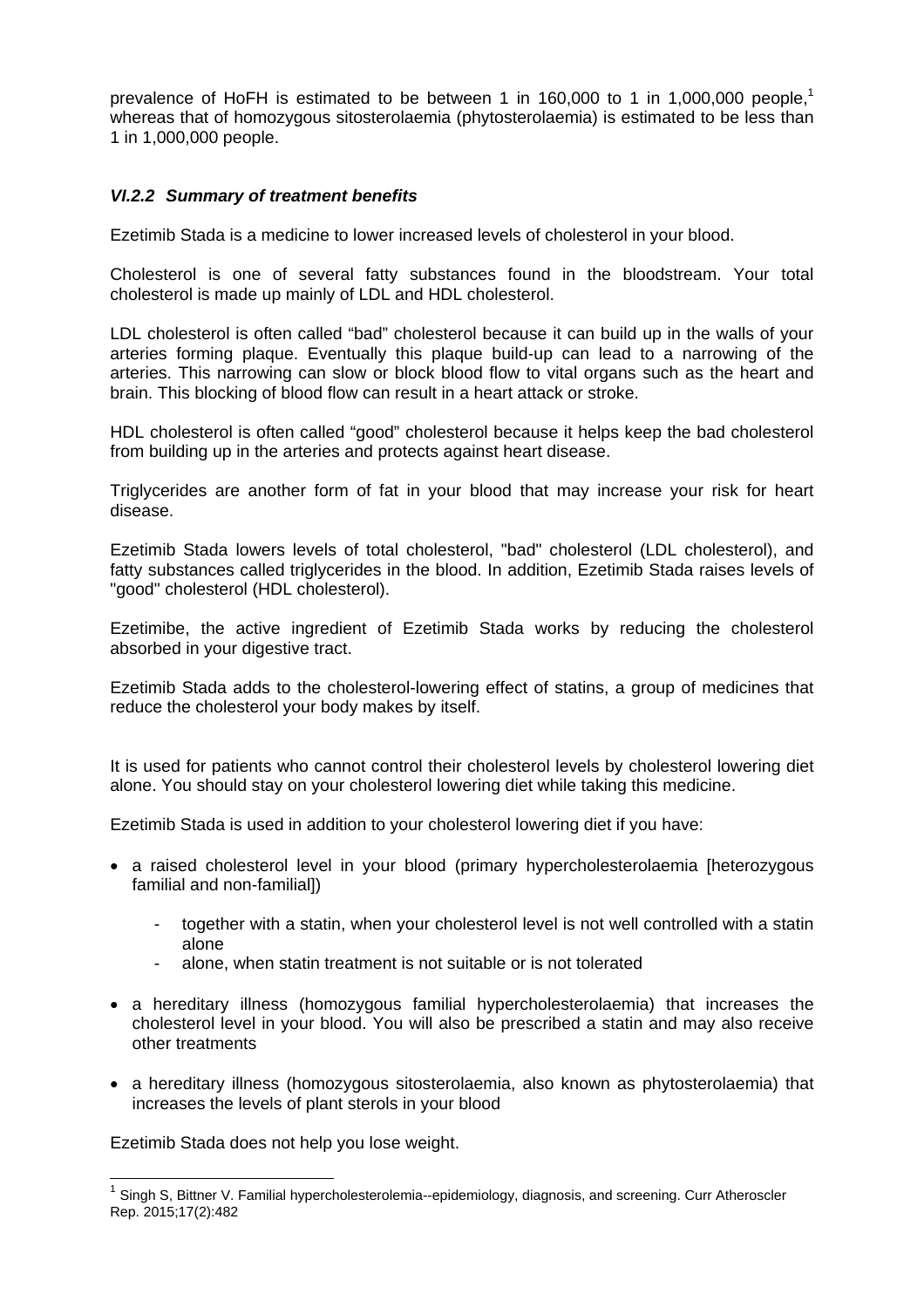## *VI.2.3 Unknowns relating to treatment benefits*

The safety and efficacy of ezetimibe in children below 6 years of age has not been established. No data are available.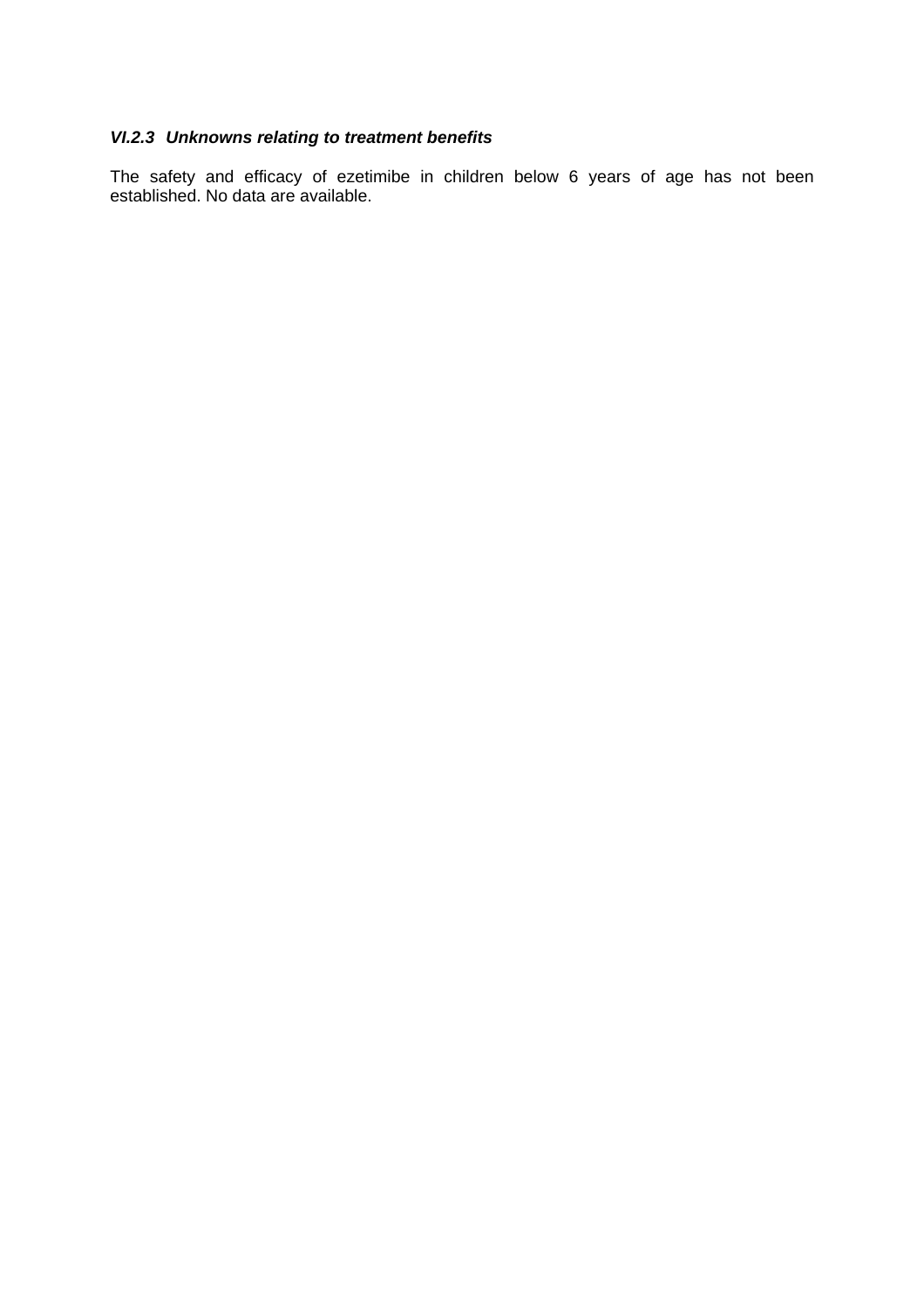# *VI.2.4 Summary of safety concerns*

# **Important identified risks**

| <b>Risk</b>                                                                                                                                       | What is known                                                                                                                                                                                                                                                                                                                                                                                                                                                                                     | Preventability                                                                                                                                                                                                                                                                                                                                                                                                                   |
|---------------------------------------------------------------------------------------------------------------------------------------------------|---------------------------------------------------------------------------------------------------------------------------------------------------------------------------------------------------------------------------------------------------------------------------------------------------------------------------------------------------------------------------------------------------------------------------------------------------------------------------------------------------|----------------------------------------------------------------------------------------------------------------------------------------------------------------------------------------------------------------------------------------------------------------------------------------------------------------------------------------------------------------------------------------------------------------------------------|
| Muscle pain, tenderness and<br>weakness caused by muscle<br>death<br>(Rhabdomyolysis /<br>Myopathy)                                               | Muscle pain, tenderness and<br>weakness caused by muscle<br>death may occur in patients<br>taking ezetimibe. This risk<br>increases if a statin is also<br>taken.                                                                                                                                                                                                                                                                                                                                 | Contact your doctor<br>immediately if you<br>experience unexplained<br>muscle pain, tenderness, or<br>weakness.                                                                                                                                                                                                                                                                                                                  |
| Abnormal liver function                                                                                                                           | Liver problems, which can be<br>detected by doing a blood<br>test, affect up to 1 in 10<br>people<br>treated<br>with<br>ezetimibe.<br>Some<br>of<br>the<br>symptoms<br>include<br>may<br>abdominal pain and swelling,<br>chronic fatigue, swelling of<br>the ankles and yellowish skin<br>and eyes.                                                                                                                                                                                               | Your doctor should do a<br>blood test before you start<br>taking Ezetimib Stada with a<br>statin. This is to check how<br>well your liver is working.<br>Your doctor may also want<br>you to have blood tests to<br>check how well your liver is<br>working after you start taking<br>Ezetimib Stada with a statin.<br>If you have moderate or<br>liver<br>severe<br>problems,<br>Stada<br>Ezetimib<br>is<br>not<br>recommended. |
| Allergic reactions<br>(Hypersensitivity)                                                                                                          | Allergic reactions, including<br>swelling of the face, lips,<br>tongue, and/or throat that<br>may cause difficulty in<br>breathing or swallowing<br>(which requires treatment<br>right away) have been<br>reported in general use.                                                                                                                                                                                                                                                                | Tell your doctor about all<br>medical<br>conditions<br>your<br>including allergies.<br>Contact<br>doctor<br>your<br>immediately<br>if<br>you<br>experience swelling<br>of the<br>face, lips, tongue,<br>and/or<br>throat, unusual skin reactions<br>or any trouble with breathing.                                                                                                                                               |
| Drug interaction with blood<br>thinners, such as warfarin<br>(Drug interaction with<br>warfarin, another coumarin<br>anticoagulant or fluindione) | Concomitant administration<br>of ezetimibe (10 mg once<br>daily) had no significant<br>effect on efficacy and safety<br>of warfarin in a study of<br>twelve healthy adult males.<br>However, there have been<br>post-marketing reports of<br>increased International<br>Normalised Ratio (INR) in<br>patients who had ezetimibe<br>added to warfarin or<br>fluindione. If ezetimibe is<br>added to warfarin, fluindione<br>or another blood thinner, INR<br>should be appropriately<br>monitored. | Tell your doctor or<br>pharmacist if you are taking,<br>have recently taken or might<br>take a blood thinner.<br>Your doctor may need to<br>perform INR test to establish<br>whether concomitant use of<br>ezetimibe and a blood<br>thinner is safe.                                                                                                                                                                             |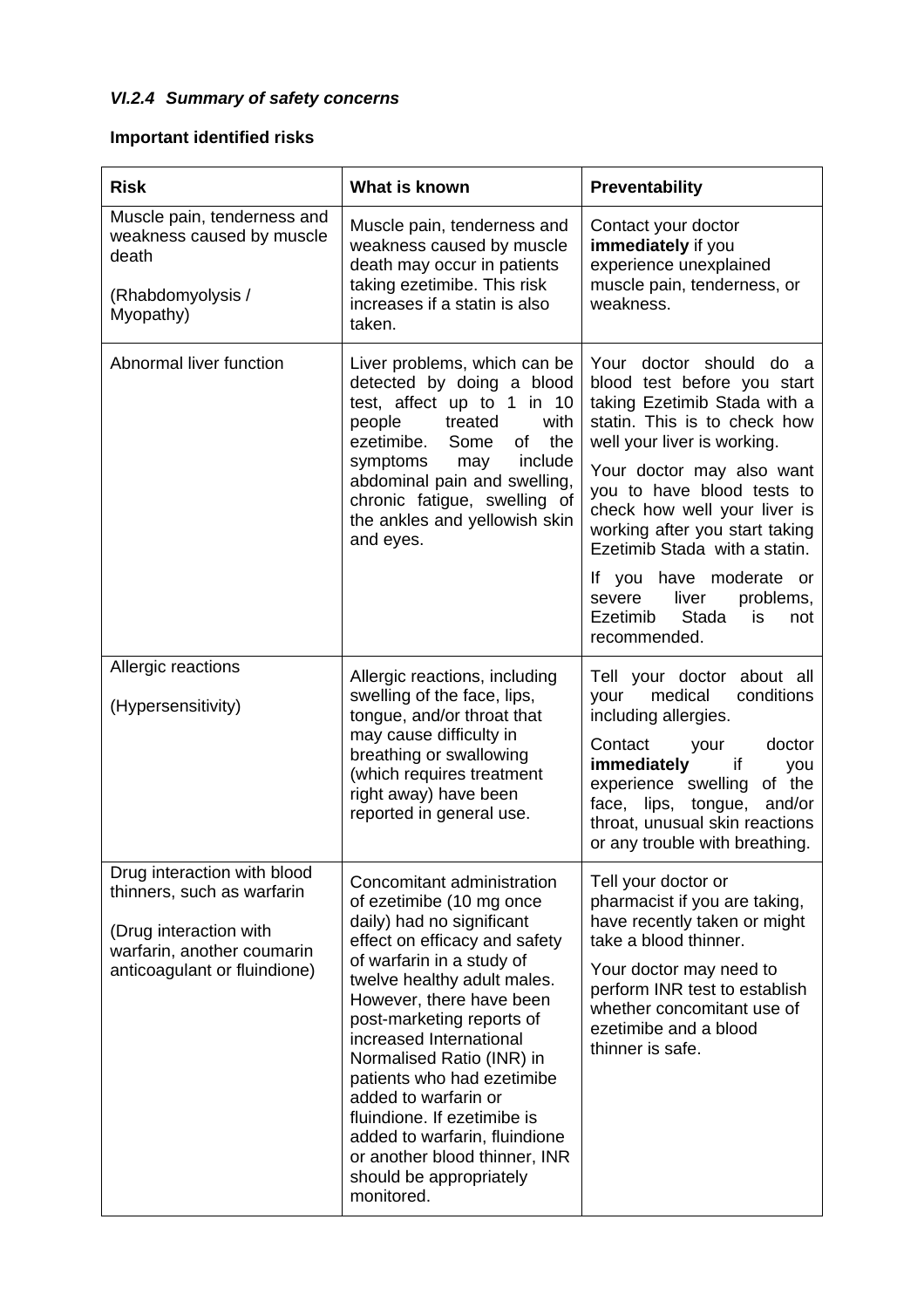| Drug interaction with an<br>immunosuppressant drug,<br>ciclosporin | When taken together with<br>ezetimibe, cislosporin (an<br>immunosuppressant drug<br>commonly used in organ<br>transplant patients) can lead<br>to an increase in ezetimibe<br>exposure and therefore to an<br>ezetimibe overdose. | Tell your doctor or<br>pharmacist if you are taking,<br>have recently taken or might<br>take ciclosporin.                    |
|--------------------------------------------------------------------|-----------------------------------------------------------------------------------------------------------------------------------------------------------------------------------------------------------------------------------|------------------------------------------------------------------------------------------------------------------------------|
| (Drug interaction with<br>ciclosporin)                             |                                                                                                                                                                                                                                   | Your doctor will monitor your<br>ciclosporin concentrations if<br>you are taking ezetimibe and<br>ciclosporin concomitantly. |

# **Important potential risks**

| <b>Risk</b>                                                                        | What is known (Including reason why it is considered a<br>potential risk)                                                                                                 |
|------------------------------------------------------------------------------------|---------------------------------------------------------------------------------------------------------------------------------------------------------------------------|
| Inflammation of the<br>gallbladder / gallstones<br>(Cholecystitis/ Cholelithiasis) | Patients treated with ezetimibe may be at an increasd risk of<br>developing inflammation of the gallbladder and/or gallstones.<br>The frequency of occurrence is unknown. |
| Inflammation of the pancreas<br>(Pancreatitis)                                     | Patients treated with ezetimibe may be at an increased risk<br>of developing inflammation of the pancreas. The frequency of<br>occurrence is unknown.                     |

# **Missing information**

| <b>Risk</b>                                                                                                        | What is known                                                                                                                                                                 |
|--------------------------------------------------------------------------------------------------------------------|-------------------------------------------------------------------------------------------------------------------------------------------------------------------------------|
| Exposure during pregnancy                                                                                          | There is no experience from the use of Ezetimib Stada<br>without a statin during pregnancy.<br>Ask your doctor for advice before using Ezetimib Stada if you<br>are pregnant. |
| Limited exposure in children<br>less than 6 years of age                                                           | The safety and efficacy of ezetimibe in children below 6<br>years of age has not been established. No data are<br>available.                                                  |
| Long-term efficacy of<br>ezetimibe to reduce morbidity<br>and mortality in adulthood in<br>patients below 17 years | The long-term efficacy of therapy with ezetimibe in patients<br>below 17 years of age to reduce morbidity and mortality in<br>adulthood has not been studied.                 |
| Safety and efficacy of<br>ezetimibe administration with<br>fibrates                                                | The safety and efficacy of ezetimibe administered<br>with<br>(another group of medicines used to<br>fibrates<br>lower<br>cholesterol levels) have not been established.       |